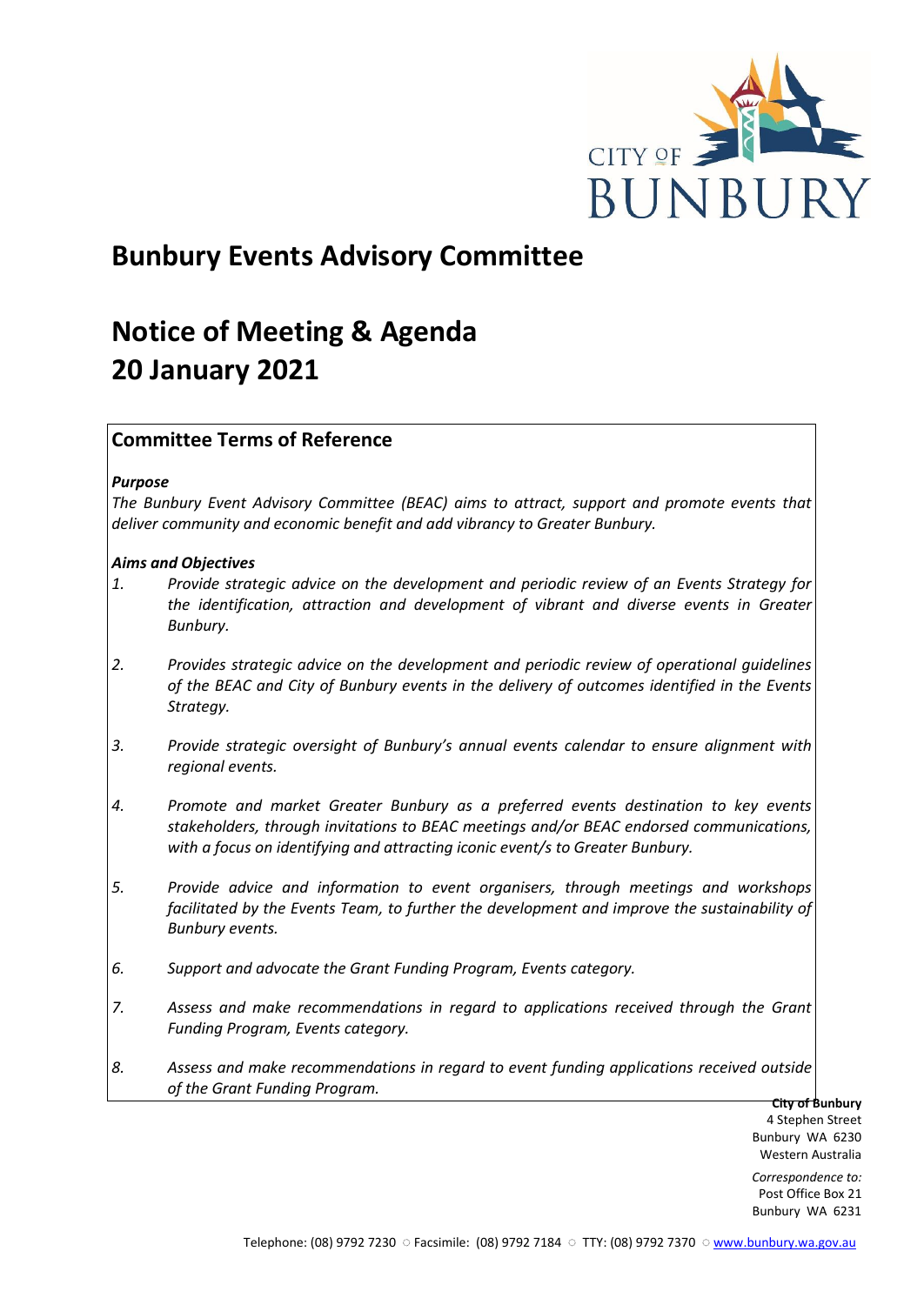# **Table of Contents**

| Item No |      | Subject                                                                                   | Page No |
|---------|------|-------------------------------------------------------------------------------------------|---------|
| 1.      |      |                                                                                           |         |
| 2.      |      |                                                                                           |         |
| 3.      |      |                                                                                           |         |
| 4.      |      |                                                                                           |         |
|         | 4.1  |                                                                                           |         |
|         | 4.2  |                                                                                           |         |
| 5.      |      |                                                                                           |         |
| 6.      |      |                                                                                           |         |
| 7.      |      |                                                                                           |         |
| 8.      |      |                                                                                           |         |
|         | 8.1  |                                                                                           |         |
|         | 8.2  |                                                                                           |         |
|         | 8.3  |                                                                                           |         |
| 9.      |      |                                                                                           |         |
| 10.     |      |                                                                                           |         |
|         | 10.1 | Grant Funding Program New "Major Community Events" Funding Category Proposal 4            |         |
|         | 10.2 | Grant Funding Program Reallocation of the Seed Funding project to an Iconic Event project |         |
|         |      |                                                                                           |         |
|         |      |                                                                                           |         |
|         | 12.1 |                                                                                           |         |
|         | 12.2 |                                                                                           |         |
|         |      |                                                                                           |         |
| 14.     |      |                                                                                           |         |
|         |      |                                                                                           |         |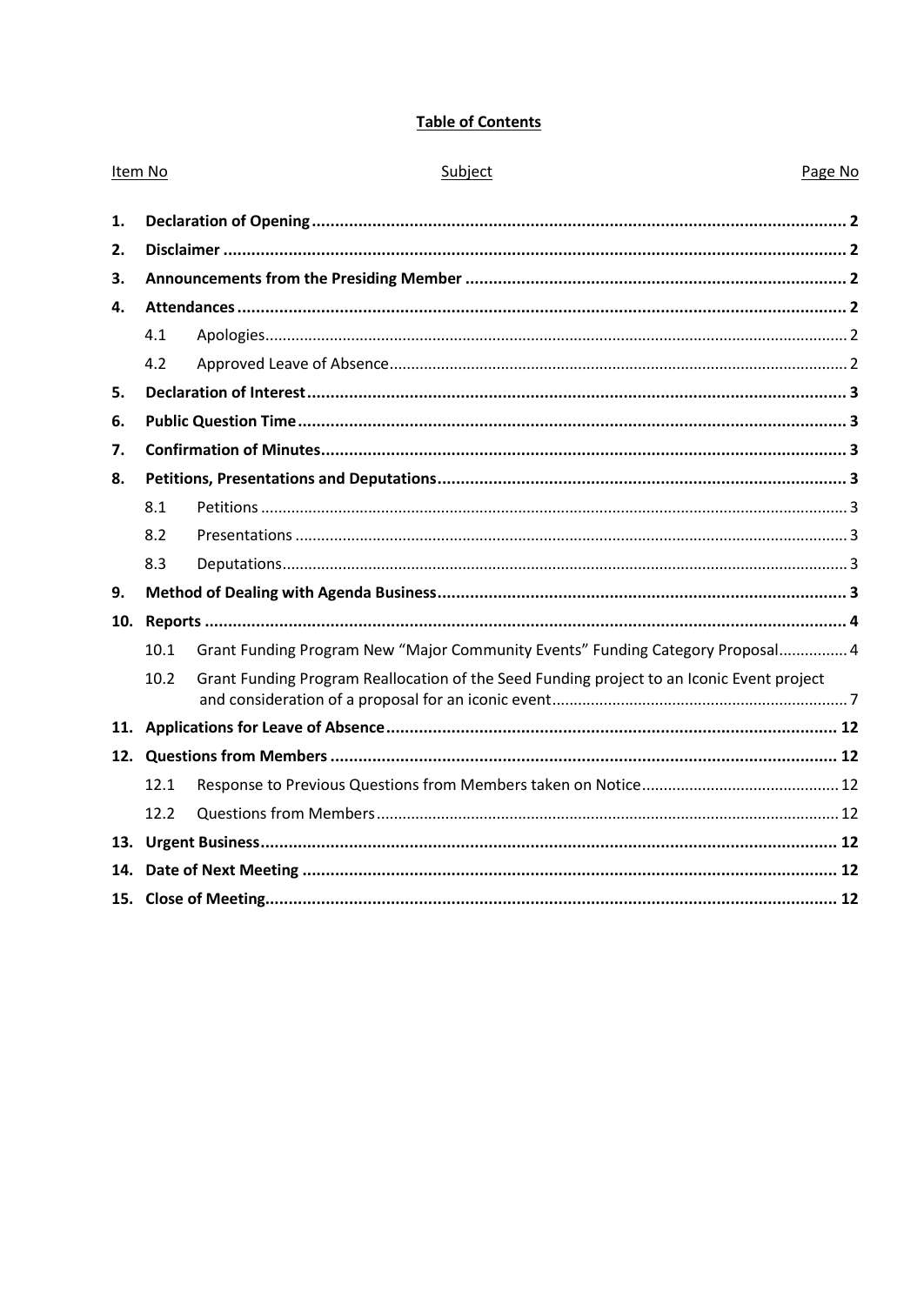# **Acknowledgement of Country**

\_\_\_\_\_\_\_\_\_\_\_\_\_\_\_\_\_\_\_\_\_\_\_\_\_\_\_\_\_\_\_\_\_\_\_\_\_\_\_\_\_\_\_\_\_\_\_\_\_\_\_\_\_\_\_\_\_\_\_\_\_\_\_\_\_\_\_\_\_\_\_\_\_\_\_\_\_\_\_\_\_\_\_\_\_\_\_\_\_\_\_\_\_\_\_

We acknowledge the Traditional Custodians of this land, the Wardandi Noongar people, and pay our respects to Elders past, present and future.

# **Vision**

Bunbury: welcoming and full of opportunities.

# **Organisational Values**

# #WEARECOB

| WE ARE COMMUNITY    | We are one team<br>We keep each other safe<br>We display empathy and respect<br>We have fun and celebrate our successes<br>We work together to achieve great outcomes                                                            |
|---------------------|----------------------------------------------------------------------------------------------------------------------------------------------------------------------------------------------------------------------------------|
| <b>WE ARE OPEN</b>  | We are open to opportunities<br>We actively listen and think things through<br>We are inclusive and treat everyone equally<br>We are honest and open in our communications<br>We are open to feedback to improve our performance |
| <b>WE ARE BRAVE</b> | We lead the change, we own it<br>We trust and empower each other<br>We have the difficult conversations early<br>We hold ourselves to the highest standard<br>We have the courage to improve and simplify                        |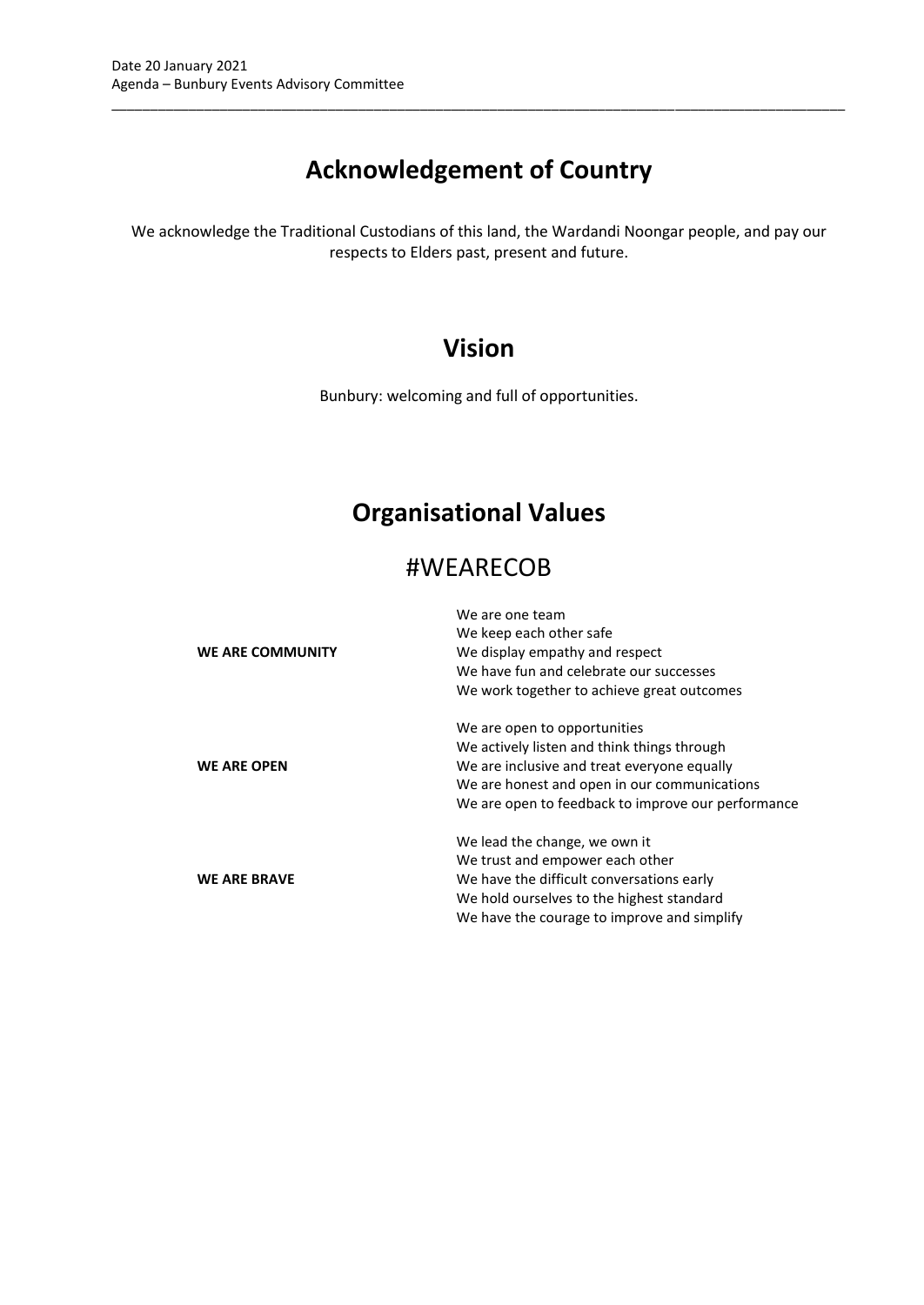

# **Bunbury Events Advisory Committee Meeting**

# **Notice of Meeting**

Dear Committee Members

The next Ordinary Meeting of the Bunbury Events Advisory Committee will be held in the Ocean Room, 4 Stephen Street, Bunbury on 20 January 2021 at 9:30am.

Signed: **Gary Barbour Director Sustainable Communities**

# **Agenda**

**20 January 2021**

Members of the public to note that recommendations made by this committee are not final and will be subject to adoption (or otherwise) at a future meeting of the Bunbury City Council.

| Committee Members:    |                                                    |  |
|-----------------------|----------------------------------------------------|--|
| <b>Member Name</b>    | <b>Representing</b>                                |  |
| Cr Amanda Yip         | City of Bunbury                                    |  |
| Cr Karen Steele       | City of Bunbury                                    |  |
| Cr Cheryl Kozisek     | City of Bunbury                                    |  |
| David Kerr            | Bunbury Geographe Chamber of Commerce and Industry |  |
| Suzanne Clarke        | <b>Bunbury Regional Entertainment Centre</b>       |  |
| Christina Mitchell    | Tourism Representative                             |  |
| Peter Jago            | <b>Community Representative</b>                    |  |
| <b>Richard Murphy</b> | <b>Community Representative</b>                    |  |
| <b>Ashley Hastie</b>  | <b>Community Representative</b>                    |  |
| Vacant                | <b>Community Representative</b>                    |  |

*Committee Members:*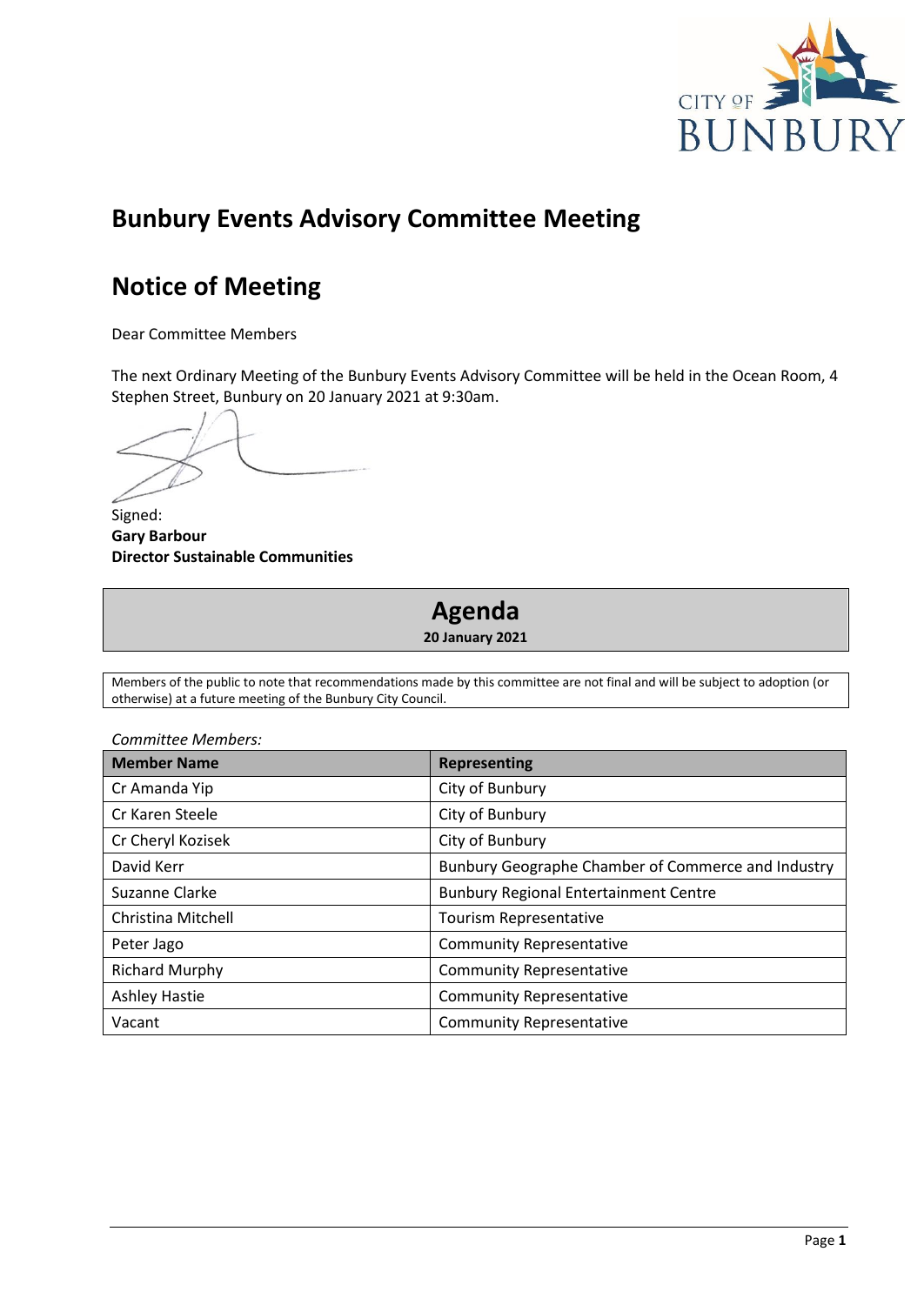# *Support Staff:*

| <b>Name</b>          | <b>Title</b>                                                                            |  |  |
|----------------------|-----------------------------------------------------------------------------------------|--|--|
| Gary Barbour         | Director Sustainable Communities                                                        |  |  |
| Sarah Upton          | <b>Manager Community Services</b>                                                       |  |  |
| Steve de Meillon     | <b>Team Leader Community Partnerships</b>                                               |  |  |
| Juaini Taylor        | Senior Events Officer                                                                   |  |  |
| Liz Allan            | Executive Assistant (Research and Projects) to the<br>Director Sustainable Communities. |  |  |
| <b>Brody Russell</b> | <b>Team Leader Public Relations</b>                                                     |  |  |

\_\_\_\_\_\_\_\_\_\_\_\_\_\_\_\_\_\_\_\_\_\_\_\_\_\_\_\_\_\_\_\_\_\_\_\_\_\_\_\_\_\_\_\_\_\_\_\_\_\_\_\_\_\_\_\_\_\_\_\_\_\_\_\_\_\_\_\_\_\_\_\_\_\_\_\_\_\_\_\_\_\_\_\_\_\_\_\_\_\_\_\_\_\_\_

# <span id="page-4-0"></span>**1. Declaration of Opening**

The Presiding Member declared the meeting open at \_\_\_\_\_\_\_\_\_\_\_\_\_\_\_\_\_\_\_\_\_\_\_\_\_\_\_\_\_\_\_

# <span id="page-4-1"></span>**2. Disclaimer**

Not applicable to this committee.

# <span id="page-4-2"></span>**3. Announcements from the Presiding Member**

# <span id="page-4-3"></span>**4. Attendances**

<span id="page-4-4"></span>**4.1 Apologies**

# <span id="page-4-5"></span>**4.2 Approved Leave of Absence**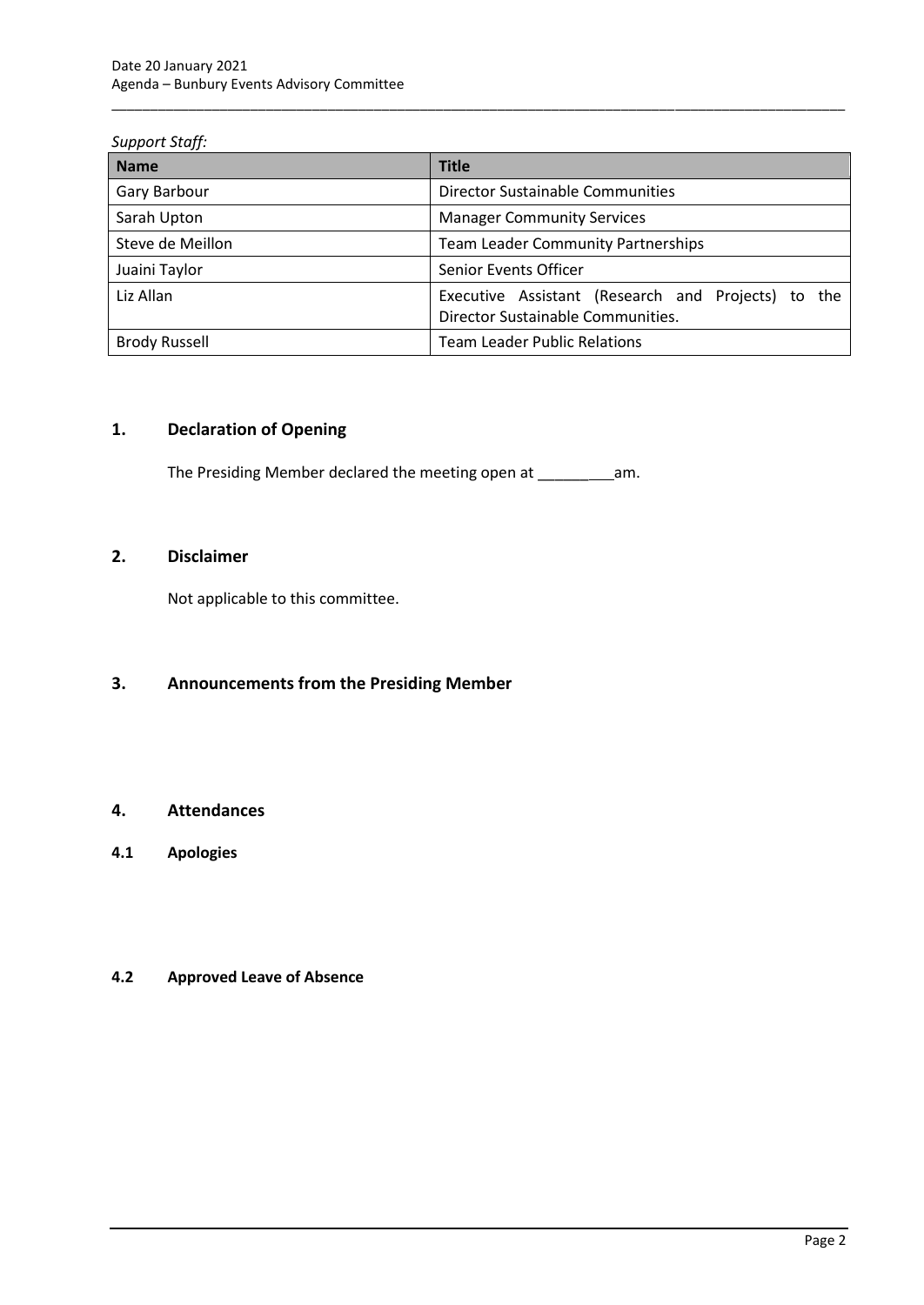# <span id="page-5-0"></span>**5. Declaration of Interest**

IMPORTANT: Committee members to complete a "Disclosure of Interest" form for each item on the agenda in which they wish to disclose a financial/proximity/impartiality interest. They should give the form to the Presiding Member before the meeting commences. After the meeting, the form is to be forwarded to the Administration Services Section for inclusion in the Corporate Financial Disclosures Register.

\_\_\_\_\_\_\_\_\_\_\_\_\_\_\_\_\_\_\_\_\_\_\_\_\_\_\_\_\_\_\_\_\_\_\_\_\_\_\_\_\_\_\_\_\_\_\_\_\_\_\_\_\_\_\_\_\_\_\_\_\_\_\_\_\_\_\_\_\_\_\_\_\_\_\_\_\_\_\_\_\_\_\_\_\_\_\_\_\_\_\_\_\_\_\_

# <span id="page-5-1"></span>**6. Public Question Time**

Not applicable to this committee.

# <span id="page-5-2"></span>**7. Confirmation of Minutes**

The Minutes of the meeting of the Bunbury Events Advisory Committee Meeting held 11 November 2020 have been circulated.

#### **Recommendation**

The minutes of the Bunbury Events Advisory Committee Meeting held on 11 November 2020, are confirmed as a true and accurate record.

# <span id="page-5-3"></span>**8. Petitions, Presentations and Deputations**

<span id="page-5-4"></span>**8.1 Petitions**

# <span id="page-5-5"></span>**8.2 Presentations**

# <span id="page-5-6"></span>**8.3 Deputations**

# <span id="page-5-7"></span>**9. Method of Dealing with Agenda Business**

Items are dealt with in the order that they appear.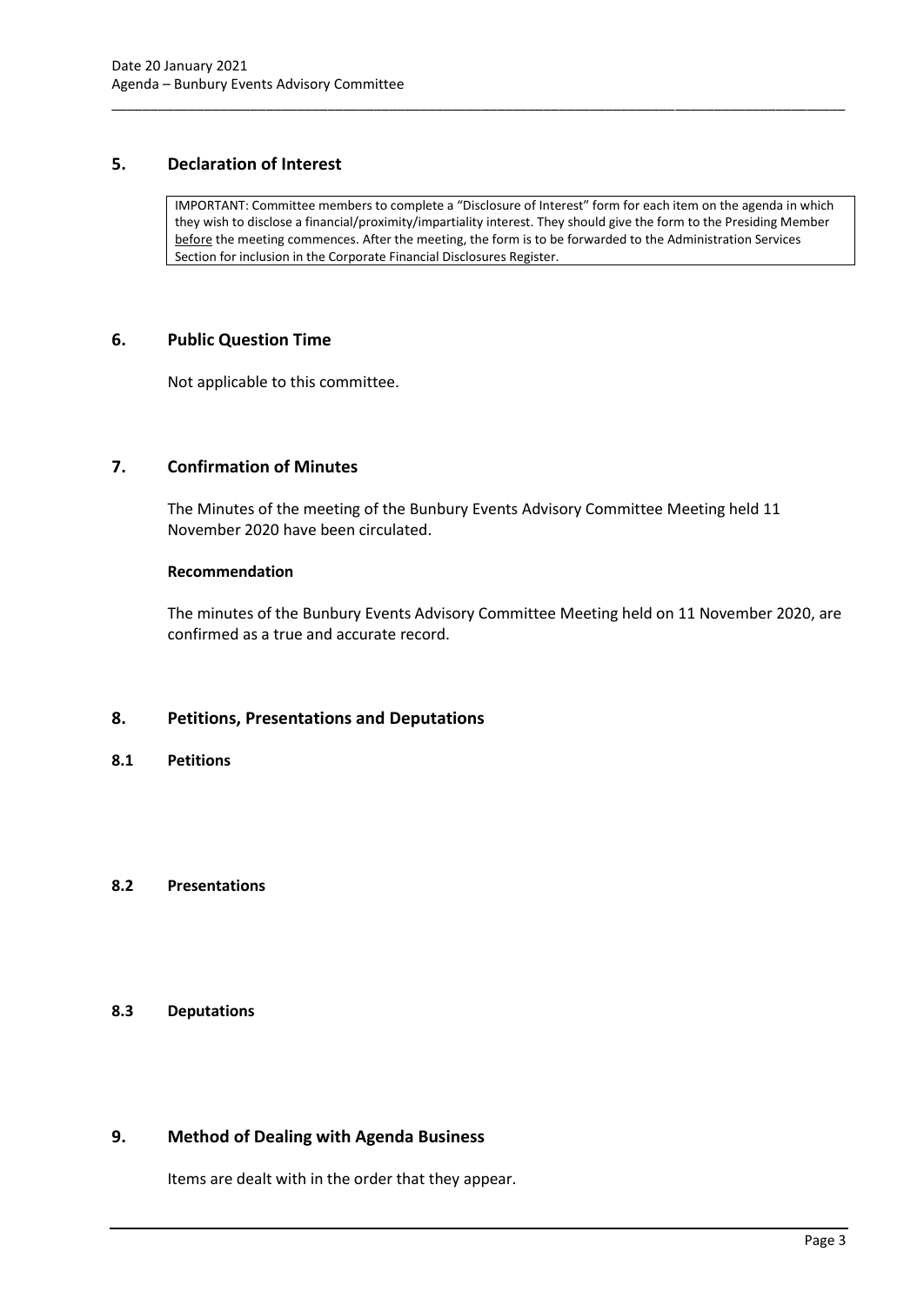# <span id="page-6-0"></span>**10. Reports**

#### <span id="page-6-1"></span>**10.1 Grant Funding Program New "Major Community Events" Funding Category Proposal**

\_\_\_\_\_\_\_\_\_\_\_\_\_\_\_\_\_\_\_\_\_\_\_\_\_\_\_\_\_\_\_\_\_\_\_\_\_\_\_\_\_\_\_\_\_\_\_\_\_\_\_\_\_\_\_\_\_\_\_\_\_\_\_\_\_\_\_\_\_\_\_\_\_\_\_\_\_\_\_\_\_\_\_\_\_\_\_\_\_\_\_\_\_\_\_

| <b>File Ref:</b>            | COB/530                                                       |  |                             |
|-----------------------------|---------------------------------------------------------------|--|-----------------------------|
| <b>Applicant/Proponent:</b> | Internal                                                      |  |                             |
| <b>Responsible Officer:</b> | Juaini Taylor, Senior Events Officer                          |  |                             |
| <b>Responsible Manager:</b> | Sarah Upton, Manager Community Services                       |  |                             |
| <b>Executive:</b>           | Gary Barbour, Director Sustainable Communities                |  |                             |
| <b>Authority/Discretion</b> | Advocacy                                                      |  | Review                      |
|                             | ⊠<br>Executive/Strategic                                      |  | Quasi-Judicial              |
|                             | Legislative                                                   |  | <b>Information Purposes</b> |
| <b>Attachments:</b>         | Appendix 1: Guideline Major Community Events Funding Category |  |                             |

#### **Summary**

This report is presented to the Bunbury Events Advisory Committee to consider a new "Major Community Events" funding category as part of the City's annual Grant Funding Program.

#### **Executive Recommendation**

That the Bunbury Events Advisory Committee

- 1. Support establishing a new "Major Community Events" funding category, being a multiyear funding program with an approval of up to three (3) years per successful applicant.
- 2. Support Council considering allocating \$40,000 from PR-4211 'Provide funding for an Events Grants Funding Round' towards the new "Major Community Events" funding category during budget deliberations for 2021/22.

*Voting Requirement: Simple Majority* 

#### **Strategic Relevance**

| Theme 1       | Our community and culture                                                                                                                              |
|---------------|--------------------------------------------------------------------------------------------------------------------------------------------------------|
| Goal          | A safe, healthy and cohesive community, with a rich cultural life, and<br>supportive social environment                                                |
| Objective 1.4 | Arts, culture, heritage and events that enrich our understanding and<br>enjoyment of life, celebrate our identity and bring the community<br>together. |
| Theme 4       | Our City                                                                                                                                               |
| Goal          | Civic Leadership, partnerships and sound governance in delivering with<br>and for the community                                                        |
| Objective 4.2 | A highly engaged and involved community, working together on strategy<br>development and implementation.                                               |

#### **Regional Impact Statement**

Events play an important role in the cultural fabric of our community and provide significant cultural, economic and social benefit. The newly proposed "Major Community Events" category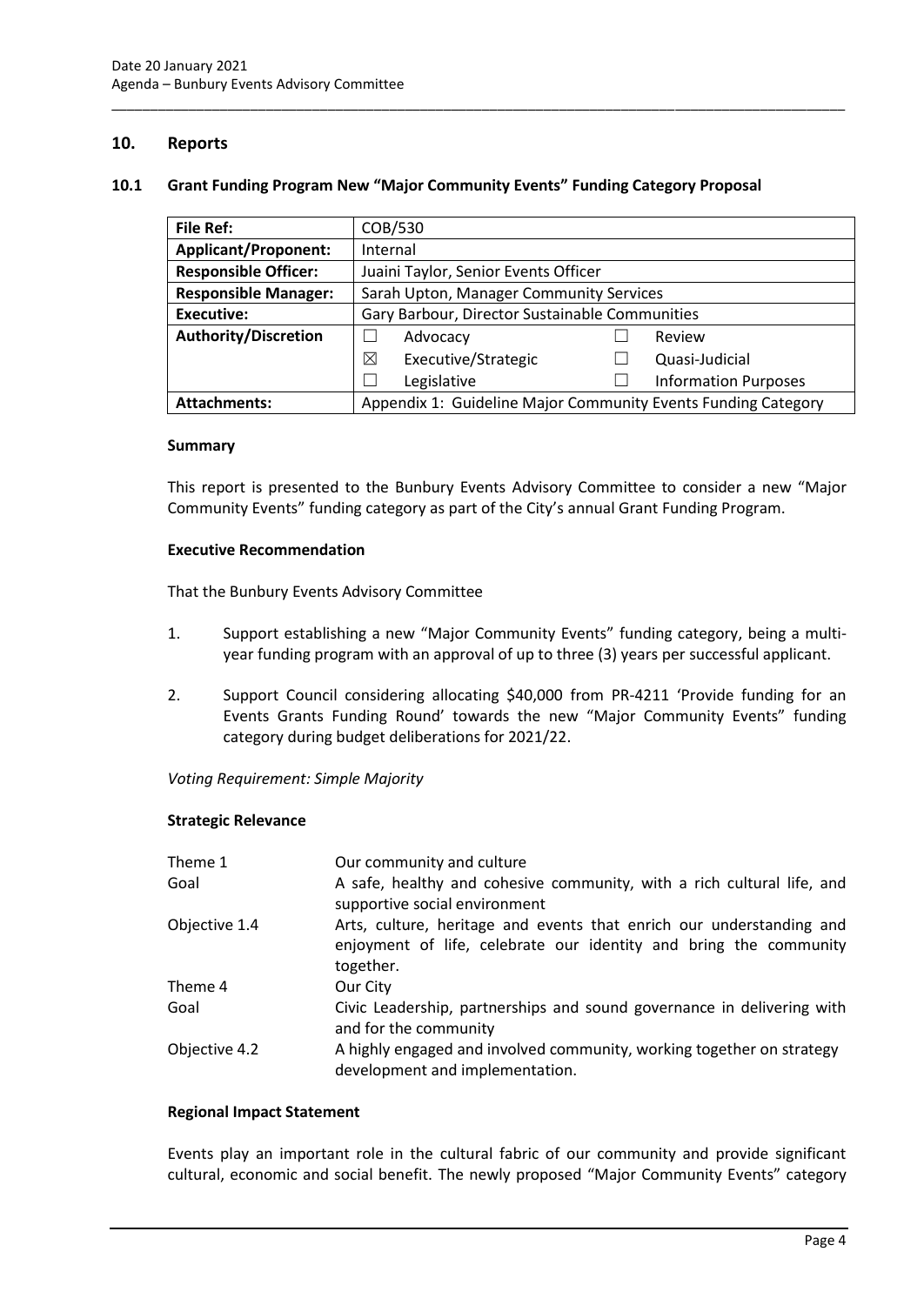will reduce the application process for established and proven local events increasing the efficiency and sustainability for them to be delivered.

\_\_\_\_\_\_\_\_\_\_\_\_\_\_\_\_\_\_\_\_\_\_\_\_\_\_\_\_\_\_\_\_\_\_\_\_\_\_\_\_\_\_\_\_\_\_\_\_\_\_\_\_\_\_\_\_\_\_\_\_\_\_\_\_\_\_\_\_\_\_\_\_\_\_\_\_\_\_\_\_\_\_\_\_\_\_\_\_\_\_\_\_\_\_\_

#### **Background**

The City provides an annual funding program that aims to enable a range of quality and diverse events and activities. There are three funding categories available:

- Arts;
- Community; and
- **Events**

At the BEAC grant assessment meeting held on 26 August 2020, BEAC briefly discussed the possibility of offering ongoing funding to major community events requiring support from the City to continue long term.

#### **Council Policy Compliance**

The Grant Funding Program Council Policy will need to be amended to reflect the introduction of the new grant funding category which will require endorsement by Council.

#### **Legislative Compliance**

*Local Government Act 1995.*

#### **Officer Comments**

The City's events calendar has improved significantly over the past few years welcoming new and exciting events. There are several long-term community events that continue to grow and evolve into major events for Bunbury.

Apart from the ANZAC Day and Remembrance Day commemorations, the City does not provide ongoing support to any events. Applicants are encouraged to apply for support from the City annually. This ensures the funding program is open and transparent, and all applicants are provided an equal opportunity to apply and be assessed in a competitive round.

In addition to the City's internally hosted events, Christmas in the City and the Sky Fest Australia Day, there are several community events that have sealed their place as major events for Bunbury. It is therefore proposed that a multi-year "Major Community Events" funding category be created with a contract period of up to three (3) years. This will allow events to be sustainable longer term and reduce the pressure of applying each year, especially for not for profit groups with limited resourcing.

The Grants Officer and Senior Events Officer have workshopped the new funding category and propose the guidelines as **attached** at Appendix 1.

#### **Analysis of Financial and Budget Implications**

The funds for this new category would be quarantined from the 'Provide funding for an Events Grants Funding Round' budget (PR-4211). A total of \$40,000 would be set aside to fund up to two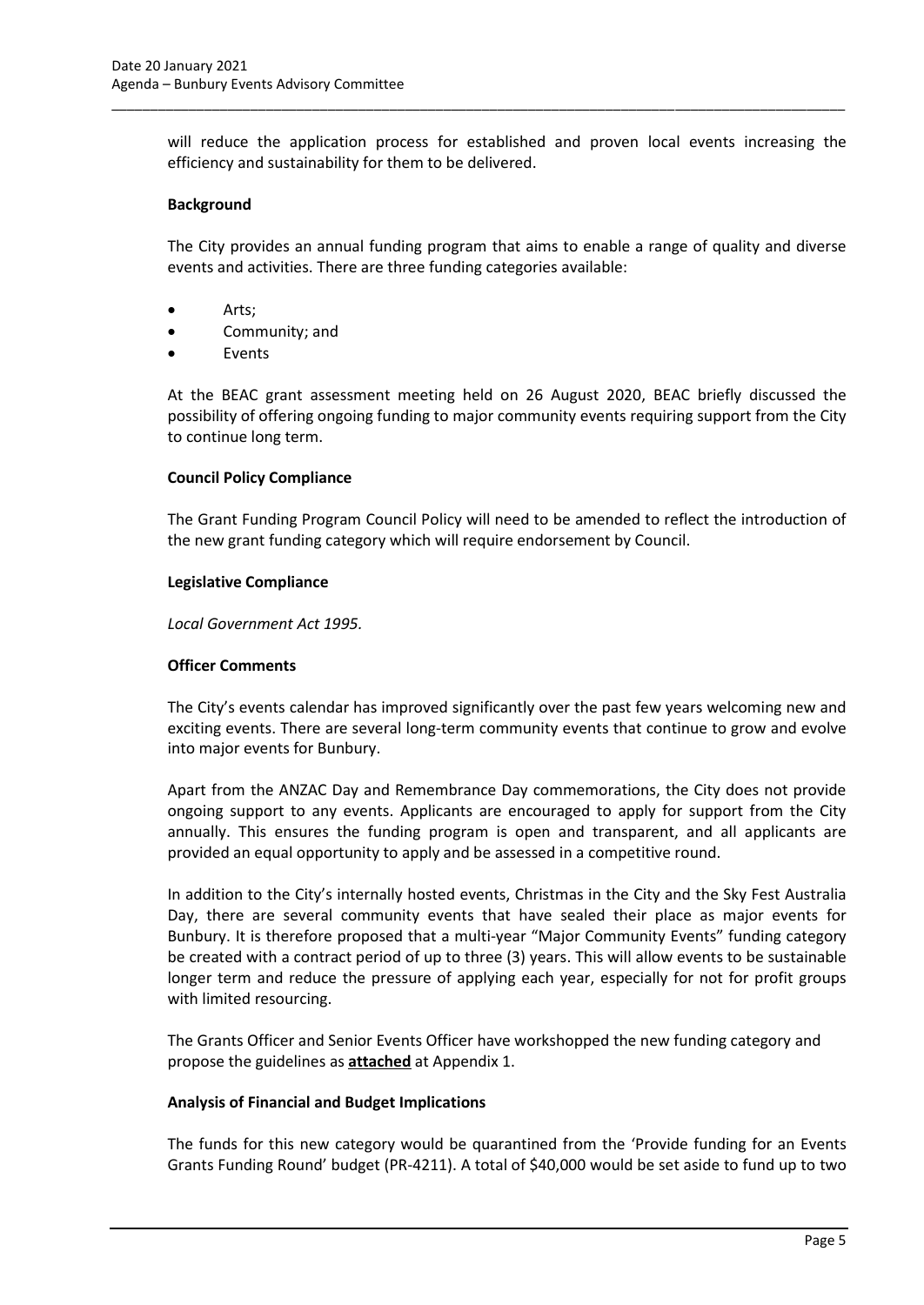(2) high quality applications that address the new funding criteria. Should applicants not meet the funding criteria, the budget from this category will be re-allocated back to the events funding pool.

\_\_\_\_\_\_\_\_\_\_\_\_\_\_\_\_\_\_\_\_\_\_\_\_\_\_\_\_\_\_\_\_\_\_\_\_\_\_\_\_\_\_\_\_\_\_\_\_\_\_\_\_\_\_\_\_\_\_\_\_\_\_\_\_\_\_\_\_\_\_\_\_\_\_\_\_\_\_\_\_\_\_\_\_\_\_\_\_\_\_\_\_\_\_\_

Currently there are two events with contracts in place which also require funds to be set aside from the Events budget. The below table shows the funds remaining in the annual events budget with consideration of existing contracts and the proposed "Major Community Events" grant.

| Total amount in the annual events budget        | \$257,556 |
|-------------------------------------------------|-----------|
| Groovin the Moo (contracted until 2024)         | \$15,000  |
| CinefestOZ (contracted until 2021)              | \$30,000  |
| Proposed Major Community Events Grant           | \$40,000  |
| Remaining funds within the annual events budget | \$172,556 |

# **Community Consultation**

A local major event organiser was contacted to discuss the suitability of the proposed "Major Community Events" grant. The event organiser advised they are solely reliant on grants and sponsorship to deliver their event. Any financial returns made from running events offset event costs, with no profits retained. Therefore, they supported the "Major Community Events" category being established.

# **Councillor/Officer Consultation**

Not applicable.

#### **Applicant Consultation**

The attached proposal was discussed with BEAC during informal discussions immediately following its Meeting held Wednesday 11 November 2020.

#### **Timeline: Council Decision Implementation**

The City's Grant Funding Program policy will be amended to include the "Major Community Events" category as part of the wider policy review.

Following completion of the review, the draft amended policy will be brought back to the Bunbury Events Advisory Committee 10 March 2021 Meeting for referral to Council for endorsement at its Ordinary Council Meeting scheduled for 6 April 2021.

This will allow the amended policy to be launched in April 2021 in line with the release of the annual Grant Funding Program.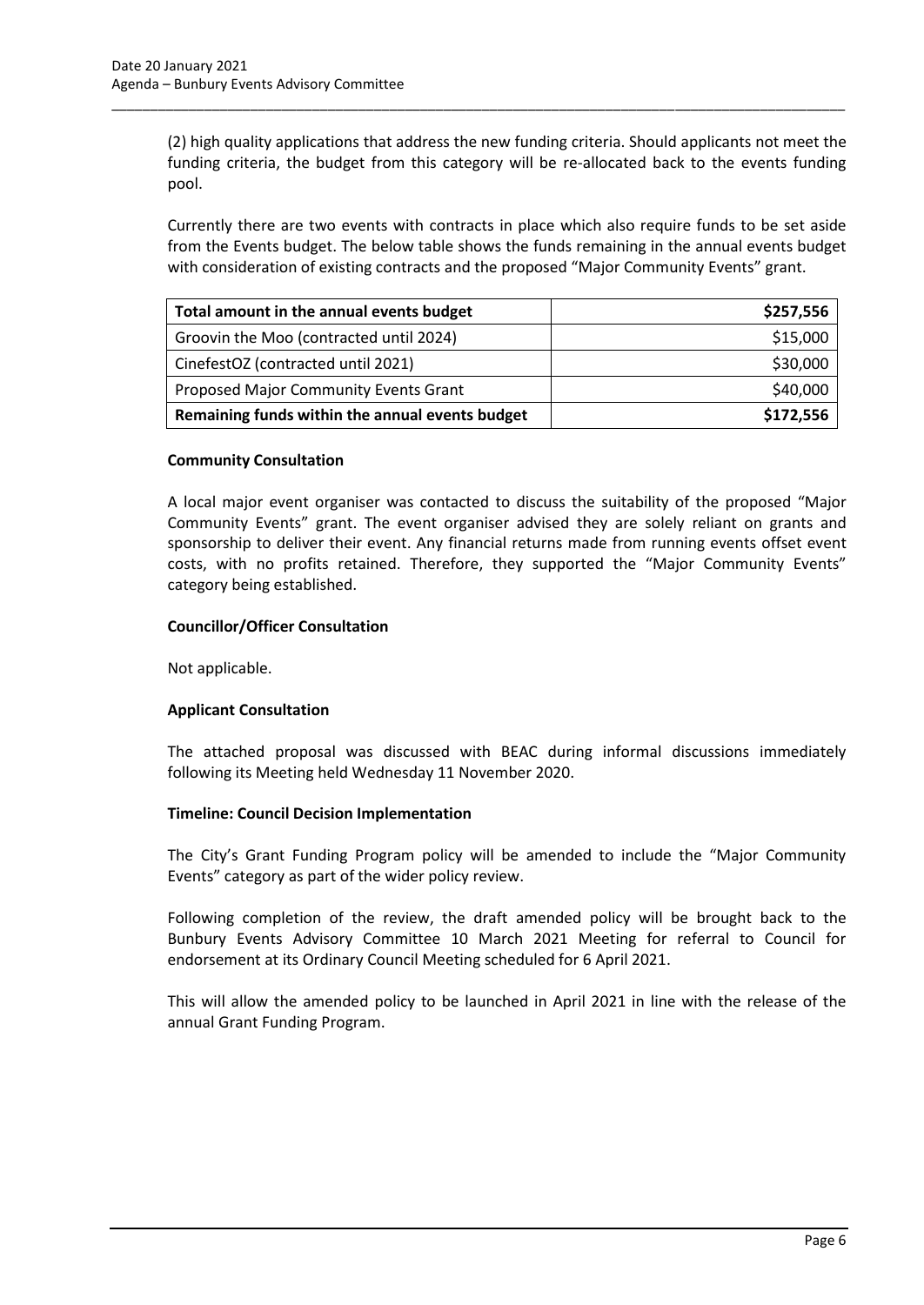# <span id="page-9-0"></span>**10.2 Grant Funding Program Reallocation of the Seed Funding project to an Iconic Event project and consideration of a proposal for an iconic event**

\_\_\_\_\_\_\_\_\_\_\_\_\_\_\_\_\_\_\_\_\_\_\_\_\_\_\_\_\_\_\_\_\_\_\_\_\_\_\_\_\_\_\_\_\_\_\_\_\_\_\_\_\_\_\_\_\_\_\_\_\_\_\_\_\_\_\_\_\_\_\_\_\_\_\_\_\_\_\_\_\_\_\_\_\_\_\_\_\_\_\_\_\_\_\_

| <b>File Ref:</b>            | COB/530                                                        |                                                               |
|-----------------------------|----------------------------------------------------------------|---------------------------------------------------------------|
| <b>Applicant/Proponent:</b> | Internal Report                                                |                                                               |
| <b>Responsible Officer:</b> | Juaini Taylor, Senior Events Officer                           |                                                               |
| <b>Responsible Manager:</b> | Sarah Upton, Manager Community Services                        |                                                               |
| Executive:                  | Gary Barbour, Director Sustainable Communities                 |                                                               |
| <b>Authority/Discretion</b> | Advocacy                                                       | $\boxtimes$<br>Review                                         |
|                             | ⊠<br>Executive/Strategic                                       | Quasi-Judicial                                                |
|                             | Legislative                                                    | <b>Information Purposes</b>                                   |
| <b>Attachments:</b>         |                                                                | Appendix CRUSC-1: 2017-2020 Bunbury Fringe Festival Officer's |
|                             | Report                                                         |                                                               |
|                             | Appendix CRUSC-2: Bunbury-Ferguson Valley Event Concept Report |                                                               |

#### **Summary**

The purpose of this report is for BEAC to review the current Seed Funding project and consider redirecting the funding to establish a new Iconic Event project.

Subject to the above, a Bunbury Ferguson Valley iconic event concept is presented to BEAC for consideration as a trial iconic event for the City of Bunbury.

#### **Executive Recommendation**

That the Bunbury Events Advisory Committee recommend Council:

- 1. Note the Bunbury Fringe Festival Officer's Report (**attached** at Appendix CRUSC-1).
- 2. Rename PR-4299 'Provide funding for seed funding round' to 'Provide funding for iconic event funding round'.
- 3. Approve the allocation of \$30,000 from PR-4299 'Provide funding for iconic event funding round' towards the Bunbury and Ferguson Valley Event Concept.

*Voting Requirement: Simple Majority*

#### **Strategic Relevance**

| Theme 1       | Our community and culture                                                                                                                              |
|---------------|--------------------------------------------------------------------------------------------------------------------------------------------------------|
| Goal          | A safe, healthy and cohesive community, with a rich cultural life, and<br>supportive social environment                                                |
| Objective 1.4 | Arts, culture, heritage and events that enrich our understanding and<br>enjoyment of life, celebrate our identity and bring the community<br>together. |
| Theme 4       | Our City                                                                                                                                               |
| Goal          | Civic Leadership, partnerships and sound governance in delivering with<br>and for the community.                                                       |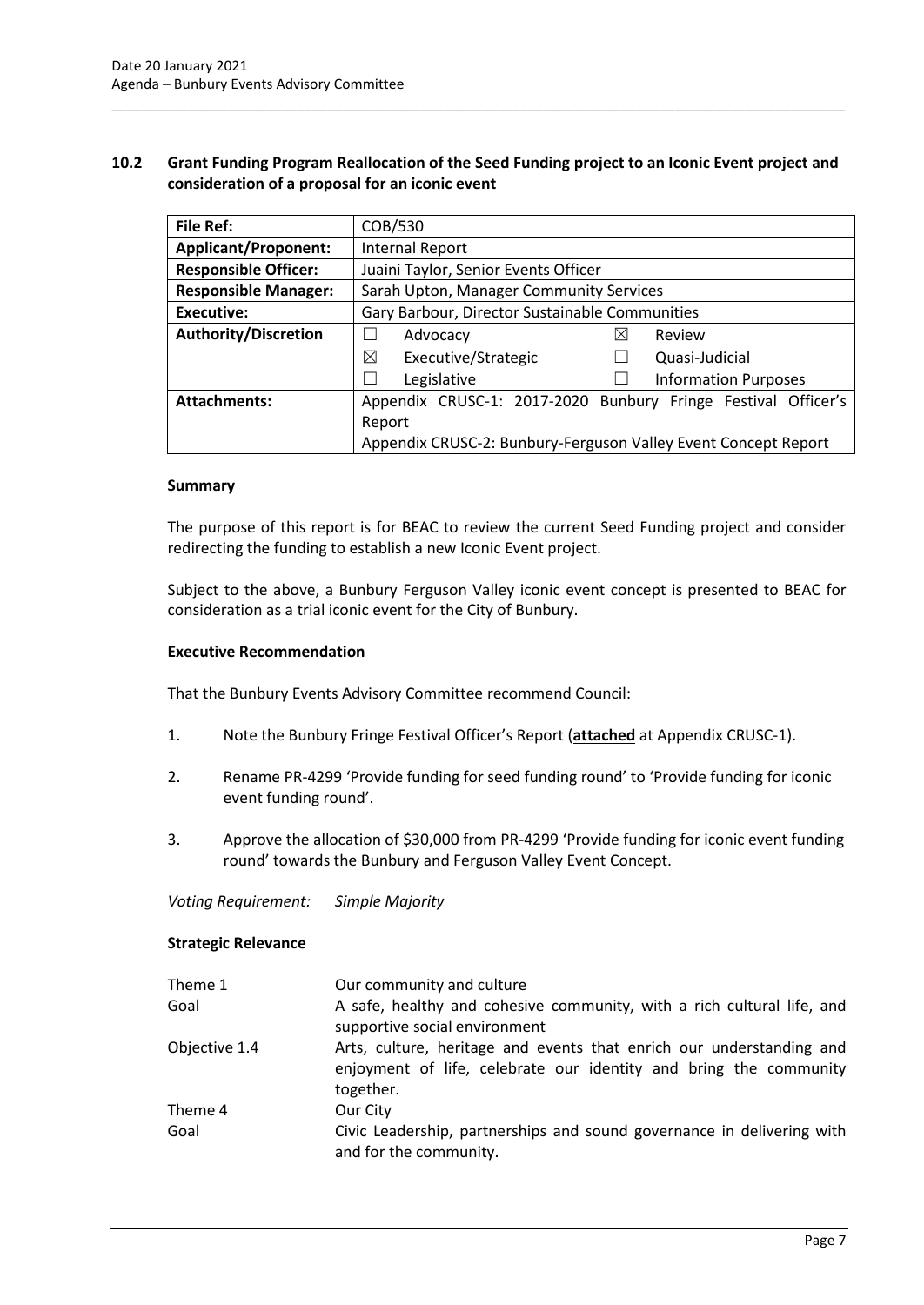Objective 4.4 A skilled organisation, which exercises responsible asset stewardship, sound financial management, and exemplary customer service.

\_\_\_\_\_\_\_\_\_\_\_\_\_\_\_\_\_\_\_\_\_\_\_\_\_\_\_\_\_\_\_\_\_\_\_\_\_\_\_\_\_\_\_\_\_\_\_\_\_\_\_\_\_\_\_\_\_\_\_\_\_\_\_\_\_\_\_\_\_\_\_\_\_\_\_\_\_\_\_\_\_\_\_\_\_\_\_\_\_\_\_\_\_\_\_

#### **Regional Impact Statement**

The City of Bunbury is committed to ensuring our community and visitors have the opportunity to experience and participate in a range of quality and exciting events. The Ferguson Valley is located within the Shire of Dardanup, part of the wider Greater Bunbury region. Collaboration with surrounding local governments provides a greater opportunity to develop events which celebrate the unique assets of the region.

# **Background**

The City launched the Seed Funding project in January 2017, which is a multi-year (up to three years) grant designed to assist with new, innovative and emerging events, in-line with the City of Bunbury Events Strategy. This project is additional to the City's annual grant program that comprises three (3) categories of Events, Community and the Arts.

The Seed Funding Category aims to assist events that:

- Generate a significant number of visitors to Bunbury;
- Receive media coverage raising the profile of Bunbury Geographe as a tourist destination;
- Drive tourism through economic and community benefits and creates promotional opportunities for Bunbury; and
- Are extraordinary, innovative and activate public spaces while adding vibrancy to Bunbury.

Upon launching the category in 2017, the Bunbury Fringe Festival was the successful recipient and received the following cash contribution over the three years:

- 2018: \$60,000
- 2019: \$50,000
- 2020: \$50,000

The organiser of the Bunbury Fringe Festival completed annual event reports during their contracted term. A full report of the event over three years is **attached** at Appendix CRUSC-1.

With the Bunbury Fringe Festival completing the three year contract last financial year (2019/20), the Seed Funding project will be available for application. Consideration is required on the future of the project to ensure to ensure it aligns with current priorities including the establishment of an iconic event for the City of Bunbury.

Australia's South West (ASW) Regional Tourism Organisation (RTO) contracted AHOY Management to undertake a feasibility report to establish a new iconic event concept for the Bunbury and Ferguson Valley region. This iconic event would highlight the regions distinctive assets and increase awareness of the tourist destination and drive visitation.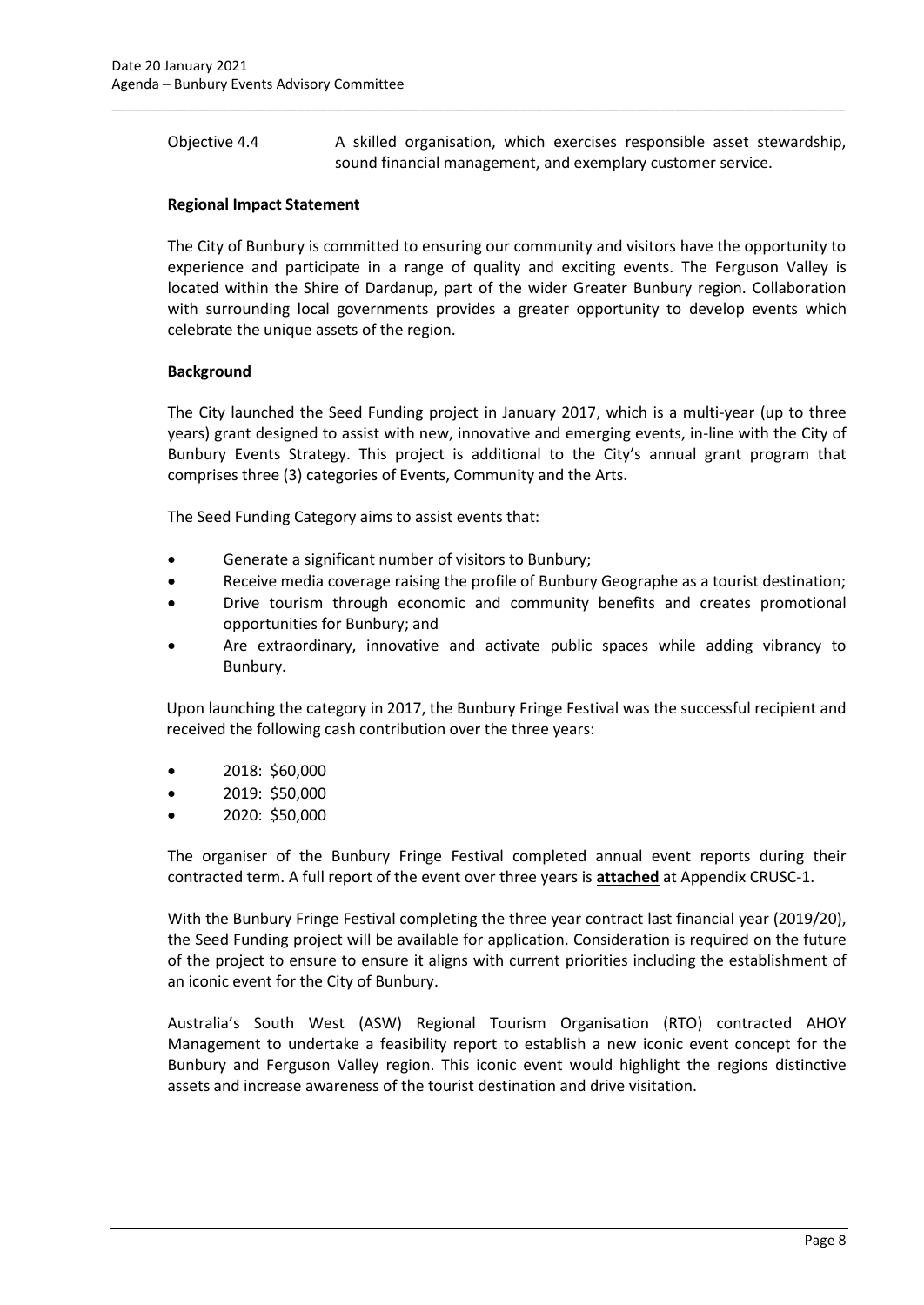#### **Council Policy Compliance**

The Grant Funding Program policy provides an equitable and transparent process when Council determines financial support to individuals, community and sporting groups, and other legal entities.

\_\_\_\_\_\_\_\_\_\_\_\_\_\_\_\_\_\_\_\_\_\_\_\_\_\_\_\_\_\_\_\_\_\_\_\_\_\_\_\_\_\_\_\_\_\_\_\_\_\_\_\_\_\_\_\_\_\_\_\_\_\_\_\_\_\_\_\_\_\_\_\_\_\_\_\_\_\_\_\_\_\_\_\_\_\_\_\_\_\_\_\_\_\_\_

# **Legislative Compliance**

*Local Government Act 1995.*

# **Officer Comments**

The City's events calendar has grown significantly over the past five years due to the City's proactive approach in supporting event organisers.

Although the Seed Funding project assisted in creating a successful Bunbury Fringe Festival, the organiser remains reliant on financial support from the City to deliver the event each year. As such, the initial concept of the Seed Funding project to establish self-sustainable events has not been met and is unlikely to be met.

Since the establishment of the Seed Funding project, there has been a desire to establish an iconic event for the City. Objective 2.5 within the City's 2017-2020 Events Strategy which has not yet been met, seeks to *develop new 'iconic' arts and cultural festivals to showcase the strengths of the region'.*

As part of focused efforts to establish iconic events in the region, Australia's South West (ASW) Regional Tourism Organisation (RTO) contracted AHOY Management to undertake a feasibility report for a new iconic event concept for the Bunbury and Ferguson Valley region.

The confidential document prepared by AHOY Management provides a brief overview of the event concept including consideration of a partnership with the Shire of Dardanup (**attached** at Appendix CRUSC-2). The iconic event concept has been created to align with the regions brand identity and provide potential visitors an understanding of the various experiences in the region.

AHOY Management has a proven track record in establishing iconic events within the South West Region. AHOY Management run the Cabin Fever Festival in the Margaret River region, a 10-day winter festival which aims to boost business in the middle of winter, and drive visitation in a traditionally off-peak period. The Festival, now in its third year has successfully achieved this, with more than 7,500 attendees in its second year with 42 per cent of being overnight visitors.

Bunbury's events calendar features an impressive range of minor and major community events. A list of annual events, excusing one-off events negotiated through the Sports Marketing Australia program is provided below:

- Skyfest Australia Day Celebrations
- Christmas in the City
- Bunbury Fringe Festival
- Chefs Long Table Lunch
- Bunbury Show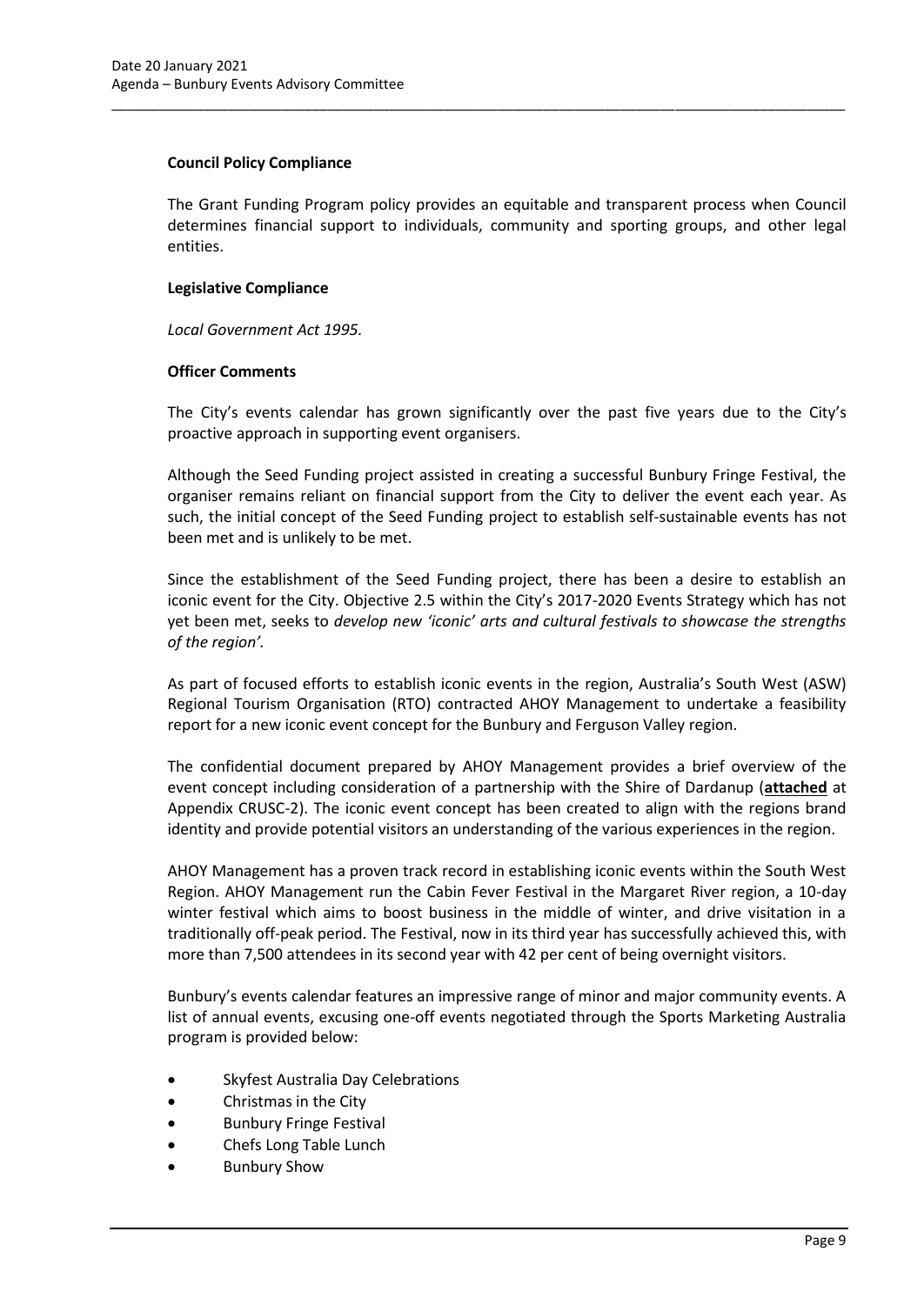- CinefestOz
- Street Pole Vault
- South West Festival of Japan
- Dolphin Festival
- **Bunbury Cup**
- Country Coastal Junior Soccer Association Carnival

\_\_\_\_\_\_\_\_\_\_\_\_\_\_\_\_\_\_\_\_\_\_\_\_\_\_\_\_\_\_\_\_\_\_\_\_\_\_\_\_\_\_\_\_\_\_\_\_\_\_\_\_\_\_\_\_\_\_\_\_\_\_\_\_\_\_\_\_\_\_\_\_\_\_\_\_\_\_\_\_\_\_\_\_\_\_\_\_\_\_\_\_\_\_\_

- Women's Triathlon
- **Relay for Life**
- Targa Bunbury Sprint
- Surf to Surf Fun Run
- Groovin the Moo
- 3 Waters Running Festival
- Pridefest South West
- Bunbury Markets
- **Bunbury Biennale**
- South West Art Now
- Noongar Country
- Bunbury Summer School
- Tree Street Art Safari
- NAIDOC Week
- WA Performing Arts Eisteddfod
- Grand Families Day
- South West Junior Hockey Championships
- State Youth Games
- Bunbury City Classic Triathlon
- SWAS Fun Run
- Barrett Bunbury Swim Thru
- South West Multicultural Festival
- Shift Youth Festival
- Krikke Boys Shootout
- Chinese New Year Festival
- Bunbury Beer and Cider Festival
- Stakes Day
- Bunbury Trotting Club New Year's Eve Fireworks
- South West Seniors Expo

Whilst each above-mentioned event has merit in terms of community and economic benefit, they have never been truly unique to Bunbury. While the list is impressive, it is anticipated that a growth in event standards, appeal and sustainability are key catalysts in attracting tourism to the region.

As a result of COVID-19 restrictions, the City was unable to administer the seed funding during 2020. As a result, there is unspent money remaining with the current Seed Funding budget.

The submitted iconic event concept is an opportunity for the City to utilise this unspent grant to trial an iconic event for the Bunbury Geographe Region, with opportunities for the Bunbury aspect of the concept to grow as a separate entity over time. While the City hasn't developed funding mechanisms to administer the proposed Iconic Event project, the submitted event has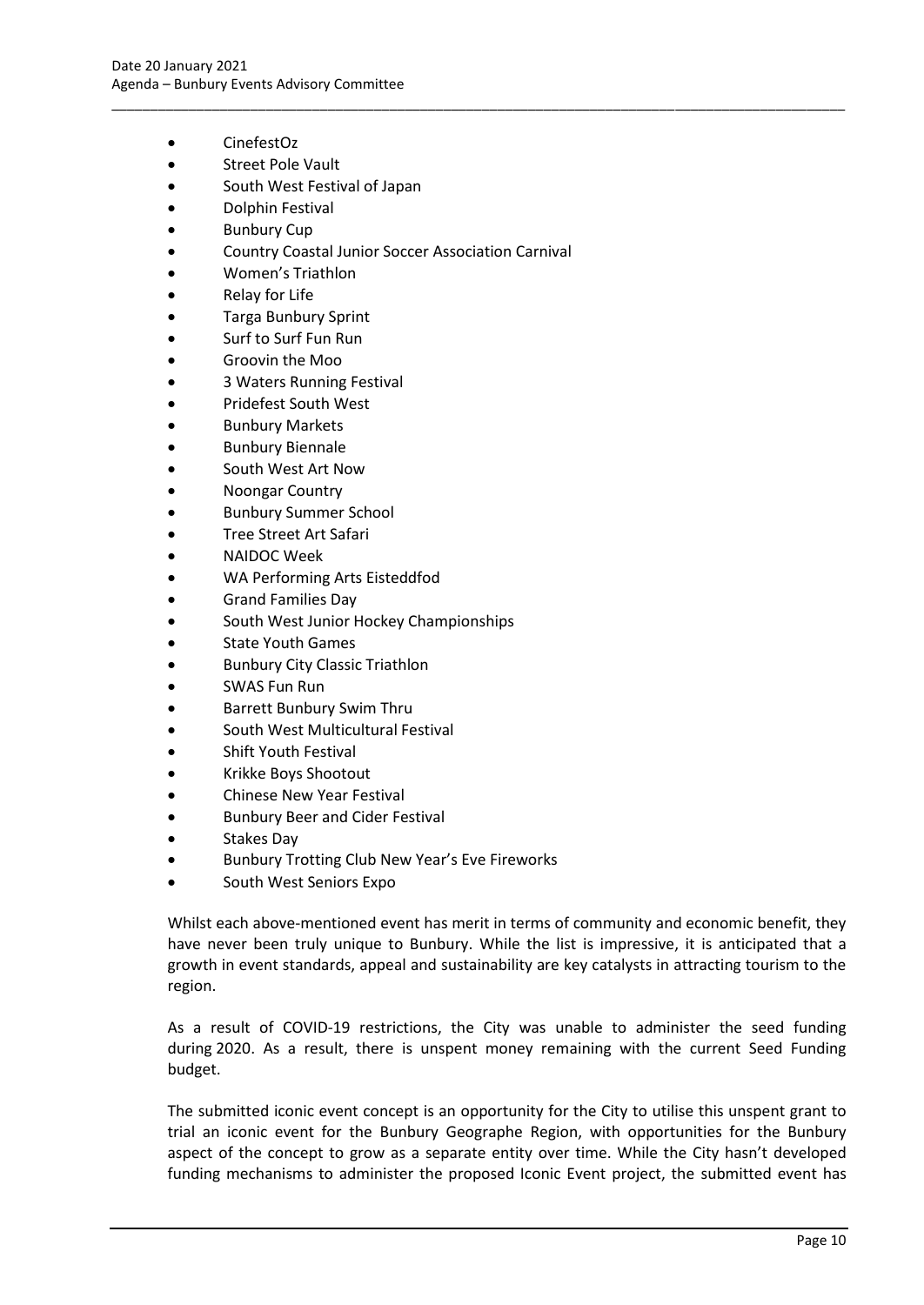been specifically prepared as an iconic event. Once the City has developed funding mechanisms for the Iconic Event project, all future proposal will be assessed against these mechanisms.

\_\_\_\_\_\_\_\_\_\_\_\_\_\_\_\_\_\_\_\_\_\_\_\_\_\_\_\_\_\_\_\_\_\_\_\_\_\_\_\_\_\_\_\_\_\_\_\_\_\_\_\_\_\_\_\_\_\_\_\_\_\_\_\_\_\_\_\_\_\_\_\_\_\_\_\_\_\_\_\_\_\_\_\_\_\_\_\_\_\_\_\_\_\_\_

#### **Analysis of Financial and Budget Implications**

The Seed Funding budget (PR-4299) of \$60,000 will be renamed the Iconic Event budget. This will allow development of the iconic event concept and suitable funding mechanisms without the need to request any additional budget.

Should the submitted iconic event be supported, \$30,000 from the newly named Iconic Event budget (PR-4299) will be attributed towards the event as an iconic event trial. The allocation of \$30,000 toward the event, will leave \$30,00 remaining within the 2020/21 Iconic Event budget.

In addition to the City's \$30,000 cash contribution, the applicant for the submitted iconic event has secured \$30,000 of seed funding from the Ferguson Valley Wellington Forrest, with further income to be sourced from marketing fees, program advertising, accommodation partners and other sponsors, totalling \$82,000.

# **Community Consultation**

The proponent of the proposed iconic event undertook community/ industry consultation with a cross section of businesses from the Bunbury, Ferguson Valley and Wellington Forrest region. Feedback collected from the surveyed businesses has been considered in the attached confidential report.

#### **Councillor/Officer Consultation**

Not applicable.

# **Applicant Consultation**

The proposal to reallocate the funding and resources from the Seed Funding project towards an Iconic Event project was discussed with BEAC upon closing the official committee meeting held 11 November 2020.

The proponent of the proposed iconic event, AHOY Management, has conducted a detailed report outlining the current events scene. AHOY Management presented the proposal to BEAC in March 2020 upon closing the official meeting, and subsequent discussions have also been held between AHOY Management and City Officers.

#### **Timeline: Council Decision Implementation**

Council will be asked to endorse the renaming of the "Seed Funding" project to the "Iconic Event" project, and allocation of funding towards the submitted iconic event concept.